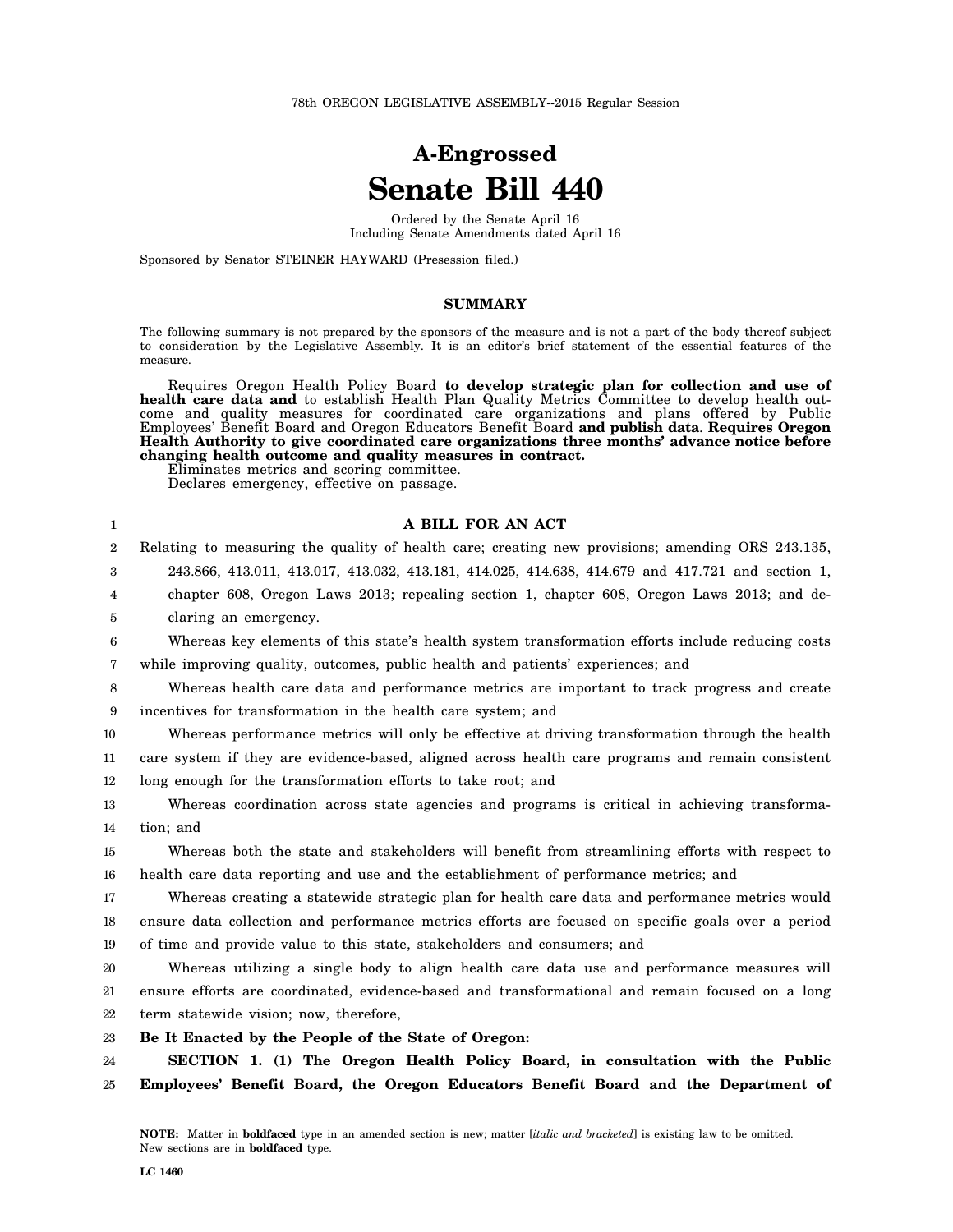1 2 **Consumer and Business Services shall develop a statewide strategic plan for the collection and use of health care data. The plan must:**

3 4 5 **(a) Include clear objectives for how health care data will be used, and what types of data are needed, in state health care programs to support health system transformation efforts and promote value;**

6

**(b) Allow for alignment of performance metrics across state health care programs;**

7 8 9 **(c) Ensure that the state's efforts in the collection and use of health care data encourage integrated and coordinated care, promote improved quality, health outcomes and patient satisfaction and help reduce costs;**

10 11 12 **(d) Include strategies to ensure that the state's collection, use and measurement of health care data advance payment reform and allow for alternative payment methodologies; (e) Allow for alternative reporting and measurement mechanisms that are not claims-**

13 14 **based or that are for payers and providers who are moving away from fee-for-service based reimbursement;**

15 16 17 **(f) Identify appropriate and inappropriate uses of health care data, including safeguards to ensure privacy and ensure that data is not used for marketing or other inappropriate purposes; and**

18 19 **(g) Outline a five-year vision including implementation timelines in sufficient detail that health care stakeholders can plan for expected new data reporting requirements and uses.**

20 21 22 **(2) The Oregon Health Policy Board shall submit the plan developed under subsection (1) of this section to the interim committees of the Legislative Assembly related to health care no later than September 1, 2016.**

23 24 25 **(3) The performance measures developed by the Health Plan Quality Metrics Committee established under ORS 413.017 (4) must be aligned with the statewide strategic plan adopted under this section.**

26 **SECTION 2.** ORS 413.017 is amended to read:

27 28 413.017. (1) The Oregon Health Policy Board shall establish the committees described in subsections (2) [*and (3)*] **to (4)** of this section.

29 30 (2)(a) The Public Health Benefit Purchasers Committee shall include individuals who purchase health care for the following:

31 (A) The Public Employees' Benefit Board.

32 (B) The Oregon Educators Benefit Board.

33 (C) Trustees of the Public Employees Retirement System.

- 34 (D) A city government.
- 35 (E) A county government.
- 36 (F) A special district.

37 38 (G) Any private nonprofit organization that receives the majority of its funding from the state and requests to participate on the committee.

39 (b) The Public Health Benefit Purchasers Committee shall:

40 41 42 43 (A) Identify and make specific recommendations to achieve uniformity across all public health benefit plan designs based on the best available clinical evidence, recognized best practices for health promotion and disease management, demonstrated cost-effectiveness and shared demographics among the enrollees within the pools covered by the benefit plans.

44 45 (B) Develop an action plan for ongoing collaboration to implement the benefit design alignment described in subparagraph (A) of this paragraph and shall leverage purchasing to achieve benefit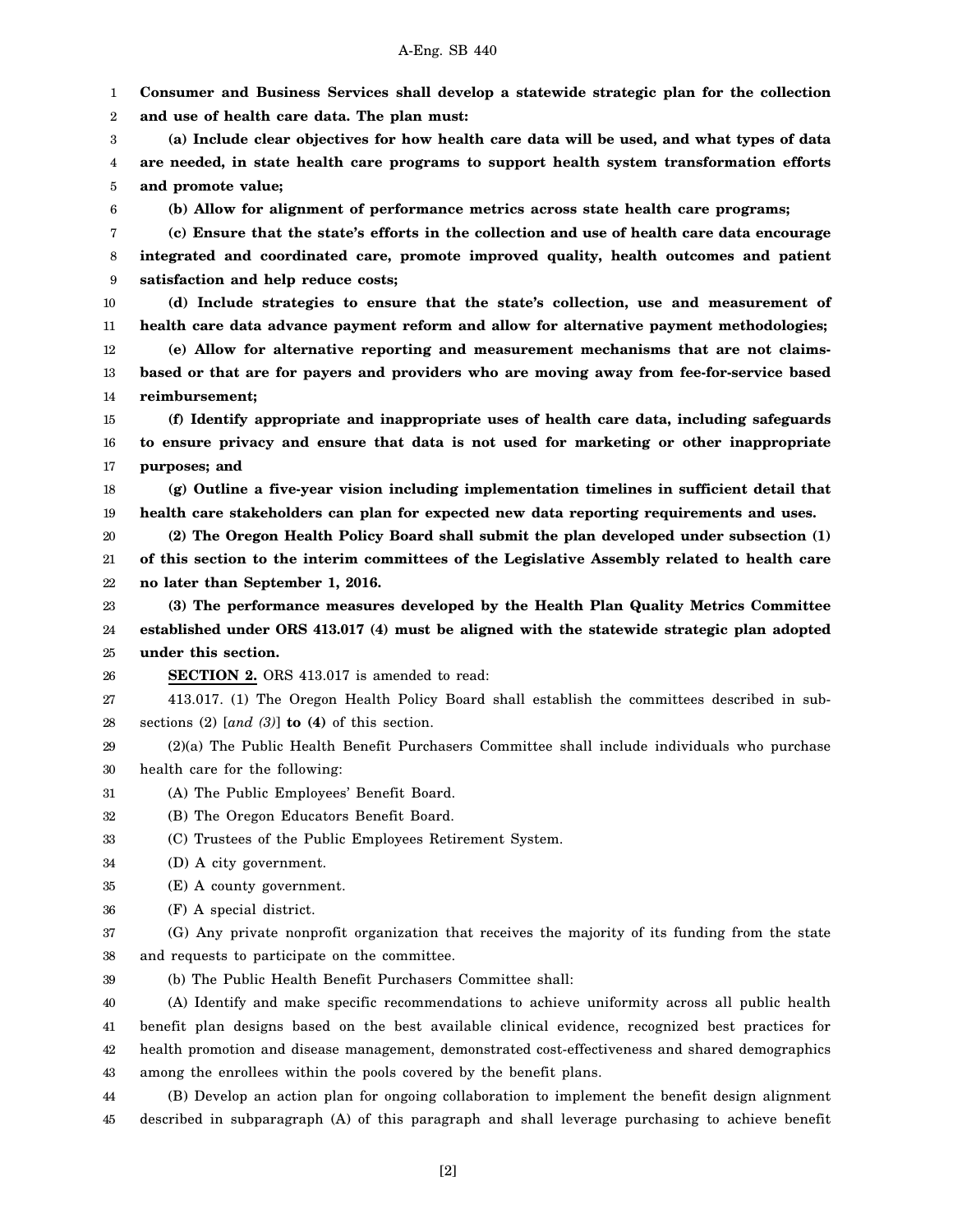1 uniformity if practicable.

2 3 4 (C) Continuously review and report to the Oregon Health Policy Board on the committee's progress in aligning benefits while minimizing the cost shift to individual purchasers of insurance without shifting costs to the private sector or the Oregon Health Insurance Exchange.

5 6 7 8 9 10 (c) The Oregon Health Policy Board shall work with the Public Health Benefit Purchasers Committee to identify uniform provisions for state and local public contracts for health benefit plans that achieve maximum quality and cost outcomes. The board shall collaborate with the committee to develop steps to implement joint contract provisions. The committee shall identify a schedule for the implementation of contract changes. The process for implementation of joint contract provisions must include a review process to protect against unintended cost shifts to enrollees or agencies.

11 12 13 [*(d) Proposals and plans developed in accordance with this subsection shall be completed by October 1, 2010, and shall be submitted to the Oregon Health Policy Board for its approval and possible referral to the Legislative Assembly no later than December 31, 2010.*]

14 15 16 (3)(a) The Health Care Workforce Committee shall include individuals who have the collective expertise, knowledge and experience in a broad range of health professions, health care education and health care workforce development initiatives.

17 18 19 (b) The Health Care Workforce Committee shall coordinate efforts to recruit and educate health care professionals and retain a quality workforce to meet the demand that will be created by the expansion in health care coverage, system transformations and an increasingly diverse population.

20 21 22 (c) The Health Care Workforce Committee shall conduct an inventory of all grants and other state resources available for addressing the need to expand the health care workforce to meet the needs of Oregonians for health care.

23

**(4)(a) The Health Plan Quality Metrics Committee shall include:**

24 **(A) An individual appointed by the Oregon Health Authority;**

25 **(B) An individual appointed by the Oregon Educators Benefit Board;**

26 **(C) An individual appointed by the Public Employees' Benefit Board;**

27 **(D) An individual appointed by the Department of Consumer and Business Services; and**

28 29 **(E) Individuals appointed by the Oregon Health Policy Board in collaboration with the Oregon Educators Benefit Board, the Public Employees' Benefit Board and the Department**

30 **of Consumer and Business Services including:**

31 **(i) Two health care providers;**

32 **(ii) One individual representing hospitals;**

#### 33 34 **(iii) One individual representing insurers, large employers or multiple employer welfare arrangements;**

35 **(iv) Two individuals representing health care consumers;**

36 **(v) Two individuals representing coordinated care organizations; and**

37 38 **(vi) Three individuals who, collectively, have expertise in health care research, health care quality measures and mental health and addiction services.**

39 40 41 42 43 44 45 **(b) The committee shall work collaboratively with the Oregon Educators Benefit Board, the Public Employees' Benefit Board and the Department of Consumer and Business Services to adopt health outcome and quality measures that are focused on specific goals and provide value to the state, employers, insurers, health care providers and consumers. The committee shall be the single body to align health outcome and quality measures used in this state with the requirements of health care data reporting to ensure that the measures and requirements are coordinated, evidence-based and focused on a long term statewide vision.**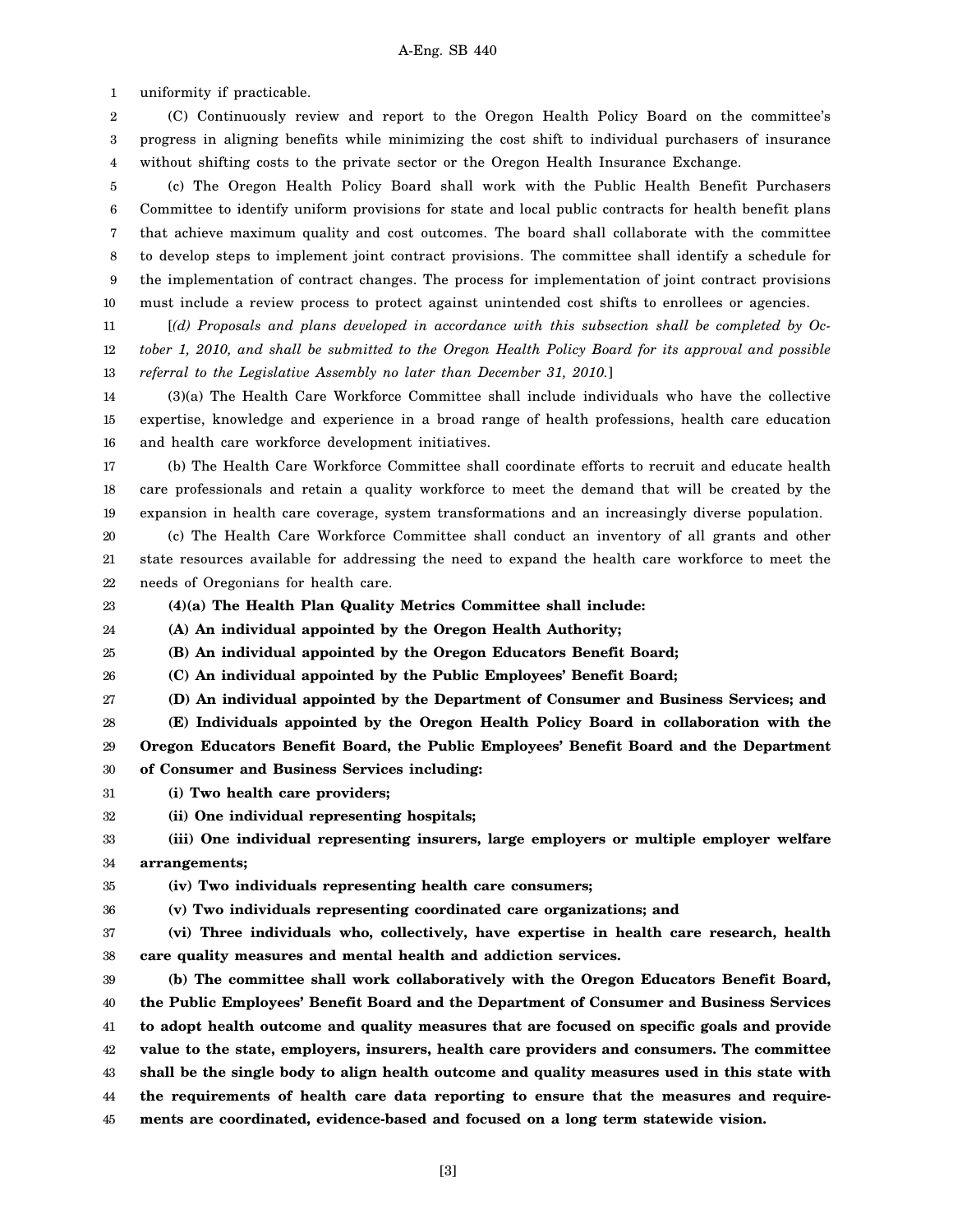1 2 3 4 5 6 7 8 9 10 11 **(c) The committee shall use a public process that includes an opportunity for public comment to identify health outcome and quality measures that may be applied to services provided by coordinated care organizations or paid for by health benefit plans sold through the health insurance exchange or offered by the Oregon Educators Benefit Board or the Public Employees' Benefit Board. The Oregon Health Authority, the Department of Consumer and Business Services, the Oregon Educators Benefit Board and the Public Employees' Benefit Board are not required to adopt all of the health outcome and quality measures identified by the committee but may not adopt any health outcome and quality measures that are different from the measures identified by the committee. The measures must take into account the differences in the populations served by coordinated care organizations and by commercial insurers.**

12

13

**(d) In identifying health outcome and quality measures, the committee shall prioritize measures that:**

14 15 16 17 **(A) Utilize existing state and national health outcome and quality measures, including measures adopted by the Centers for Medicare and Medicaid Services, that have been adopted or endorsed by other state or national organizations and have a relevant state or national benchmark;**

18

22

19 **(B) Given the context in which each measure is applied, are not prone to random variations based on the size of the denominator;**

20 21 **(C) Utilize existing data systems for reporting the measures to minimize redundant reporting and undue burden on the state, health benefit plans and health care providers;**

**(D) Can be meaningfully adopted for a minimum of three years;**

23 24 **(E) Use a common format in the collection of the data and facilitate the public reporting of the data; and**

25 26 **(F) Can be reported in a timely manner and without significant delay so that the most current and actionable data is available.**

27 28 **(e) The committee shall evaluate on a regular and ongoing basis the health outcome and quality measures adopted under this section.**

29 30 31 32 33 34 35 **(f) The committee may convene subcommittees to focus on gaining expertise in particular areas such as data collection, health care research and mental health and substance use disorders in order to aid the committee in the development of health outcome and quality measures. A subcommittee may include staff from the Oregon Health Authority, the Department of Human Services, the Department of Consumer and Business Services, the Early Learning Council or any other agency staff with the appropriate expertise in the issues addressed by the subcommittee.**

36 37 38 39 40 **(g) This subsection does not prevent the Oregon Health Authority, the Department of Consumer and Business Services, commercial insurers, the Public Employees' Benefit Board or the Oregon Educators Benefit Board from establishing programs that provide financial incentives to providers for meeting specific health outcome and quality measures adopted by the committee.**

41 42 43 44 45 [*(4)*] **(5)** Members of the committees described in subsections (2) [*and (3)*] **to (4)** of this section who are not members of the Oregon Health Policy Board are not entitled to compensation but shall be reimbursed from funds available to the board for actual and necessary travel and other expenses incurred by them by their attendance at committee meetings, in the manner and amount provided in ORS 292.495.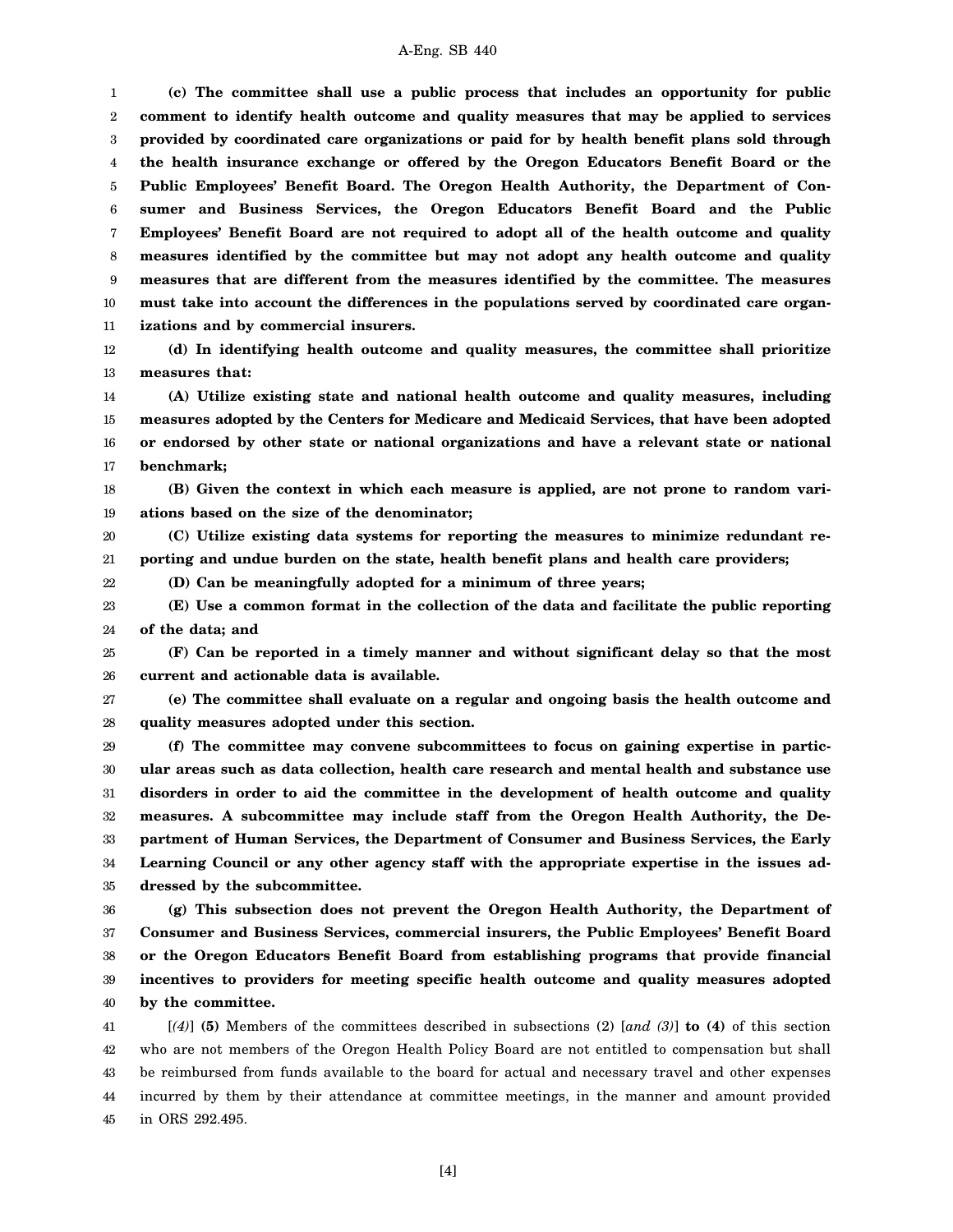1 2 3 4 5 6 7 8 9 10 11 12 13 14 15 **SECTION 3. The Oregon Health Authority shall submit two reports to the Legislative Assembly, in the manner provided in ORS 192.245, on the activities of the Health Plan Quality Metrics Committee and the authority in complying with the provisions of ORS 413.017 (4)(b) to (f). The first report shall be submitted during the 2017 regular session of the Legislative Assembly. A second report shall be submitted during the 2019 regular session of the Legislative Assembly. SECTION 4.** ORS 243.135 is amended to read: 243.135. (1) Notwithstanding any other benefit plan contracted for and offered by the Public Employees' Benefit Board, the board shall contract for a health benefit plan or plans best designed to meet the needs and provide for the welfare of eligible employees, the state and the local governments. In considering whether to enter into a contract for a plan, the board shall place emphasis on: (a) Employee choice among high quality plans; (b) A competitive marketplace; (c) Plan performance and information;

16 (d) Employer flexibility in plan design and contracting;

- 17 (e) Quality customer service;
- 18 (f) Creativity and innovation;
- 19 (g) Plan benefits as part of total employee compensation; [*and*]
- 20 (h) The improvement of employee health**; and**

21 22 **(i) Health outcome and quality measures, described in ORS 413.017 (4), that are reported by the plan**.

23 24 25 (2) The board may approve more than one carrier for each type of plan contracted for and offered but the number of carriers shall be held to a number consistent with adequate service to eligible employees and their family members.

26 27 (3) Where appropriate for a contracted and offered health benefit plan, the board shall provide options under which an eligible employee may arrange coverage for family members.

28 29 30 (4) Payroll deductions for costs that are not payable by the state or a local government may be made upon receipt of a signed authorization from the employee indicating an election to participate in the plan or plans selected and the deduction of a certain sum from the employee's pay.

31 32 (5) In developing any health benefit plan, the board may provide an option of additional coverage for eligible employees and their family members at an additional cost or premium.

33 34 35 36 37 38 39 (6) Transfer of enrollment from one plan to another shall be open to all eligible employees and their family members under rules adopted by the board. Because of the special problems that may arise in individual instances under comprehensive group practice plan coverage involving acceptable [*physician-patient*] **provider-patient** relations between a particular panel of [*physicians*] **providers** and particular eligible employees and their family members, the board shall provide a procedure under which any eligible employee may apply at any time to substitute a health service benefit plan for participation in a comprehensive group practice benefit plan.

40 41 (7) The board shall evaluate a benefit plan that serves a limited geographic region of this state according to the criteria described in subsection (1) of this section.

42 **SECTION 5.** ORS 243.866 is amended to read:

43 44 45 243.866. (1) The Oregon Educators Benefit Board shall contract for benefit plans best designed to meet the needs and provide for the welfare of eligible employees, the districts and local governments. In considering whether to enter into a contract for a benefit plan, the board shall place em-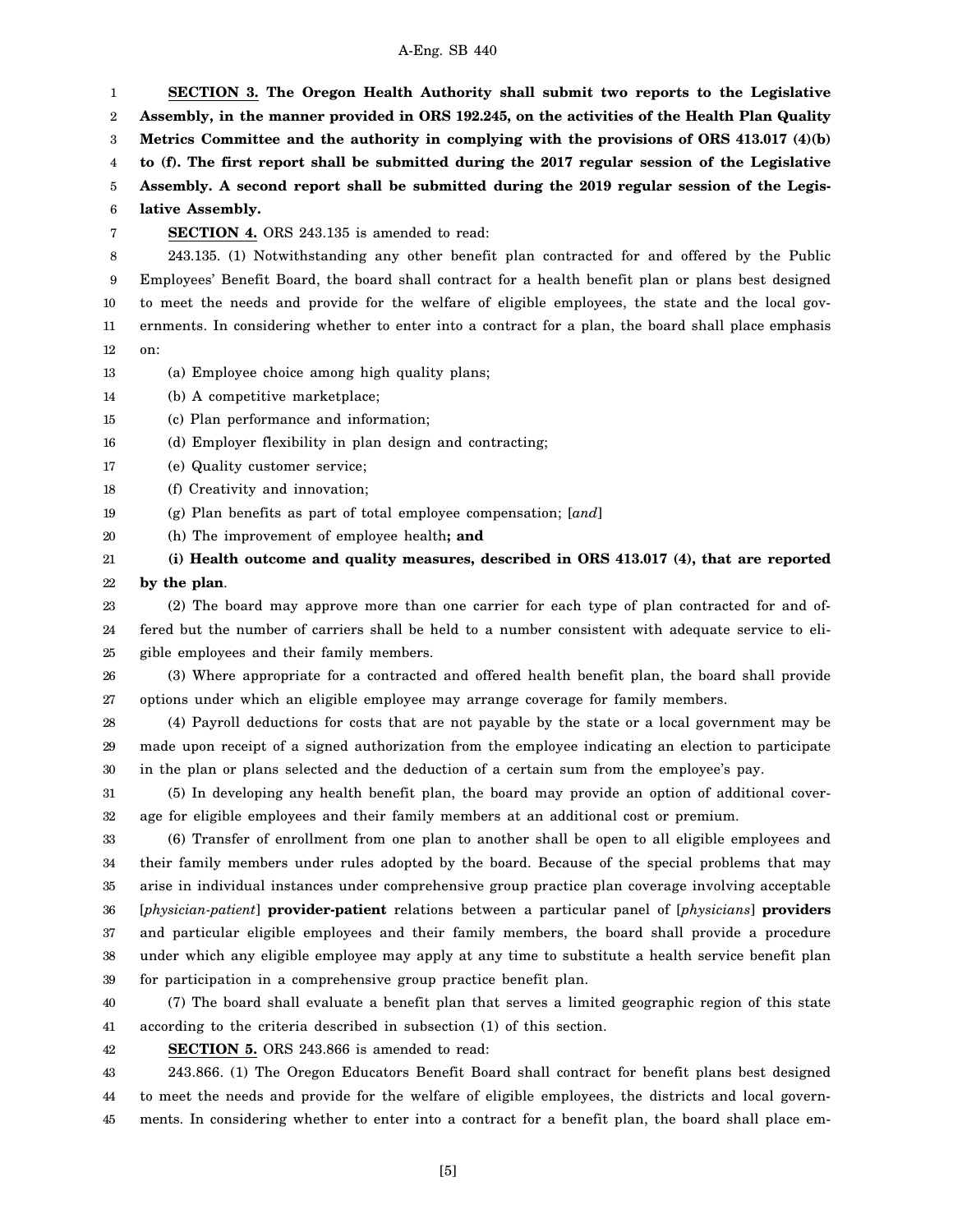1 2 3 4 5 6 7 8 9 10 11 12 13 14 15 16 17 18 19 20 21 22 23 24 25 26 27 28 29 30 31 32 phasis on: (a) Employee choice among high-quality plans; (b) Encouragement of a competitive marketplace; (c) Plan performance and information; (d) District and local government flexibility in plan design and contracting; (e) Quality customer service; (f) Creativity and innovation; (g) Plan benefits as part of total employee compensation; [*and*] (h) Improvement of employee health**; and (i) Health outcome and quality measures, described in ORS 413.017 (4), that are reported by the plan**. (2) The board may approve more than one carrier for each type of benefit plan offered, but the board shall limit the number of carriers to a number consistent with adequate service to eligible employees and family members. (3) When appropriate, the board shall provide options under which an eligible employee may arrange coverage for family members under a benefit plan. (4) A district or a local government shall provide that payroll deductions for benefit plan costs that are not payable by the district or local government may be made upon receipt of a signed authorization from the employee indicating an election to participate in the benefit plan or plans selected and allowing the deduction of those costs from the employee's pay. (5) In developing any benefit plan, the board may provide an option of additional coverage for eligible employees and family members at an additional premium. (6) The board shall adopt rules providing that transfer of enrollment from one benefit plan to another is open to all eligible employees and family members. Because of the special problems that may arise involving acceptable [*physician-patient*] **provider-patient** relations between a particular panel of [*physicians*] **providers** and a particular eligible employee or family member under a comprehensive group practice benefit plan, the board shall provide a procedure under which any eligible employee may apply at any time to substitute another benefit plan for participation in a comprehensive group practice benefit plan. (7) An eligible employee who is retired is not required to participate in a health benefit plan offered under this section in order to obtain dental benefit plan coverage. The board shall establish by rule standards of eligibility for retired employees to participate in a dental benefit plan.

33 34 (8) The board shall evaluate a benefit plan that serves a limited geographic region of this state according to the criteria described in subsection (1) of this section.

35

**SECTION 6.** ORS 413.011 is amended to read:

36 413.011. (1) The duties of the Oregon Health Policy Board are to:

37 38 (a) Be the policy-making and oversight body for the Oregon Health Authority established in ORS 413.032 and all of the authority's departmental divisions.

39 40 (b) Develop and submit a plan to the Legislative Assembly by December 31, 2010, to provide and fund access to affordable, quality health care for all Oregonians by 2015.

41 42 (c) Develop a program to provide health insurance premium assistance to all low and moderate income individuals who are legal residents of Oregon.

43 44 45 (d) [*Establish and continuously refine uniform, statewide health care quality standards for use by all purchasers of health care, third-party payers and health care providers as quality performance benchmarks*] **Publish health outcome and quality measure data collected by the Oregon Health**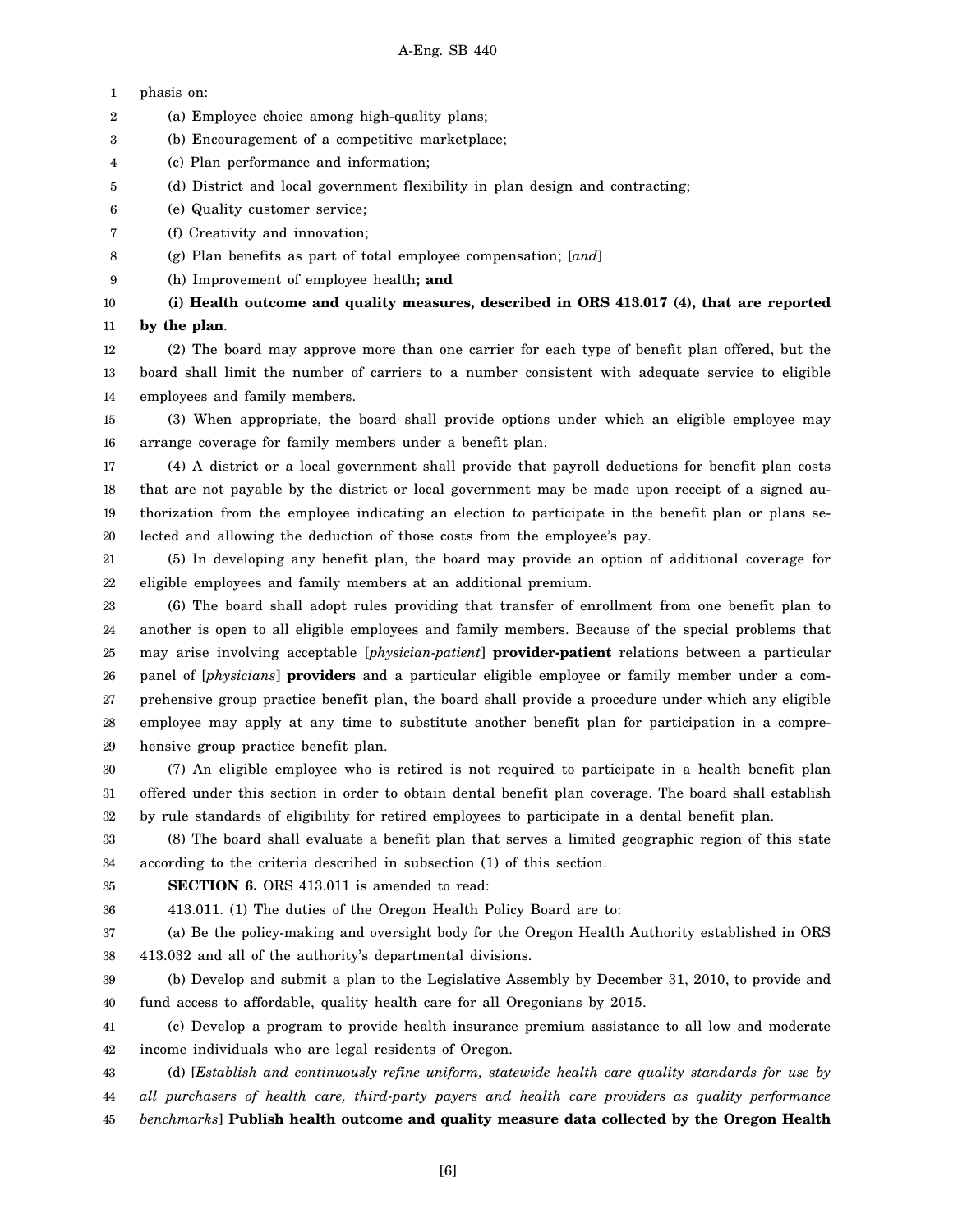1 **Authority at aggregate levels that do not disclose information otherwise protected by law.**

2 3 **The information published must report, for each coordinated care organization and each health benefit plan sold through the health insurance exchange or offered by the Oregon**

4 **Educators Benefit Board or the Public Employees' Benefit Board:**

5 **(A) Quality measures;**

6 **(B) Costs;**

7

**(C) Health outcomes; and**

8 9 10 **(D) Other information that is necessary for members of the public to evaluate the value of health services delivered by each coordinated care organization and by each health benefit plan**.

11 12 (e) Establish evidence-based clinical standards and practice guidelines that may be used by providers.

13 14 15 16 17 (f) Approve and monitor community-centered health initiatives described in ORS  $413.032$  (1)(h) that are consistent with public health goals, strategies, programs and performance standards adopted by the Oregon Health Policy Board to improve the health of all Oregonians, and shall regularly report to the Legislative Assembly on the accomplishments and needed changes to the initiatives.

18 (g) Establish cost containment mechanisms to reduce health care costs.

19 20 21 (h) Ensure that Oregon's health care workforce is sufficient in numbers and training to meet the demand that will be created by the expansion in health coverage, health care system transformations, an increasingly diverse population and an aging workforce.

22 23 (i) Work with the Oregon congressional delegation to advance the adoption of changes in federal law or policy to promote Oregon's comprehensive health reform plan.

24 25 (j) Establish a health benefit package in accordance with ORS 741.340 to be used as the baseline for all health benefit plans offered through the Oregon health insurance exchange.

26 27 28 (k) Investigate and report annually to the Legislative Assembly on the feasibility and advisability of future changes to the health insurance market in Oregon, including but not limited to the following:

29 (A) A requirement for every resident to have health insurance coverage.

30 31 (B) A payroll tax as a means to encourage employers to continue providing health insurance to their employees.

32 33 (C) The implementation of a system of interoperable electronic health records utilized by all health care providers in this state.

34 35 36 37 38 (L) Meet cost-containment goals by structuring reimbursement rates to reward comprehensive management of diseases, quality outcomes and the efficient use of resources by promoting costeffective procedures, services and programs including, without limitation, preventive health, dental and primary care services, web-based office visits, telephone consultations and telemedicine consultations.

39 40 41 (m) Oversee the expenditure of moneys from the Health Care Workforce Strategic Fund to support grants to primary care providers and rural health practitioners, to increase the number of primary care educators and to support efforts to create and develop career ladder opportunities.

42 43 44 45 (n) Work with the Public Health Benefit Purchasers Committee, administrators of the medical assistance program and the Department of Corrections to identify uniform contracting standards for health benefit plans that achieve maximum quality and cost outcomes and align the contracting standards for all state programs to the greatest extent practicable.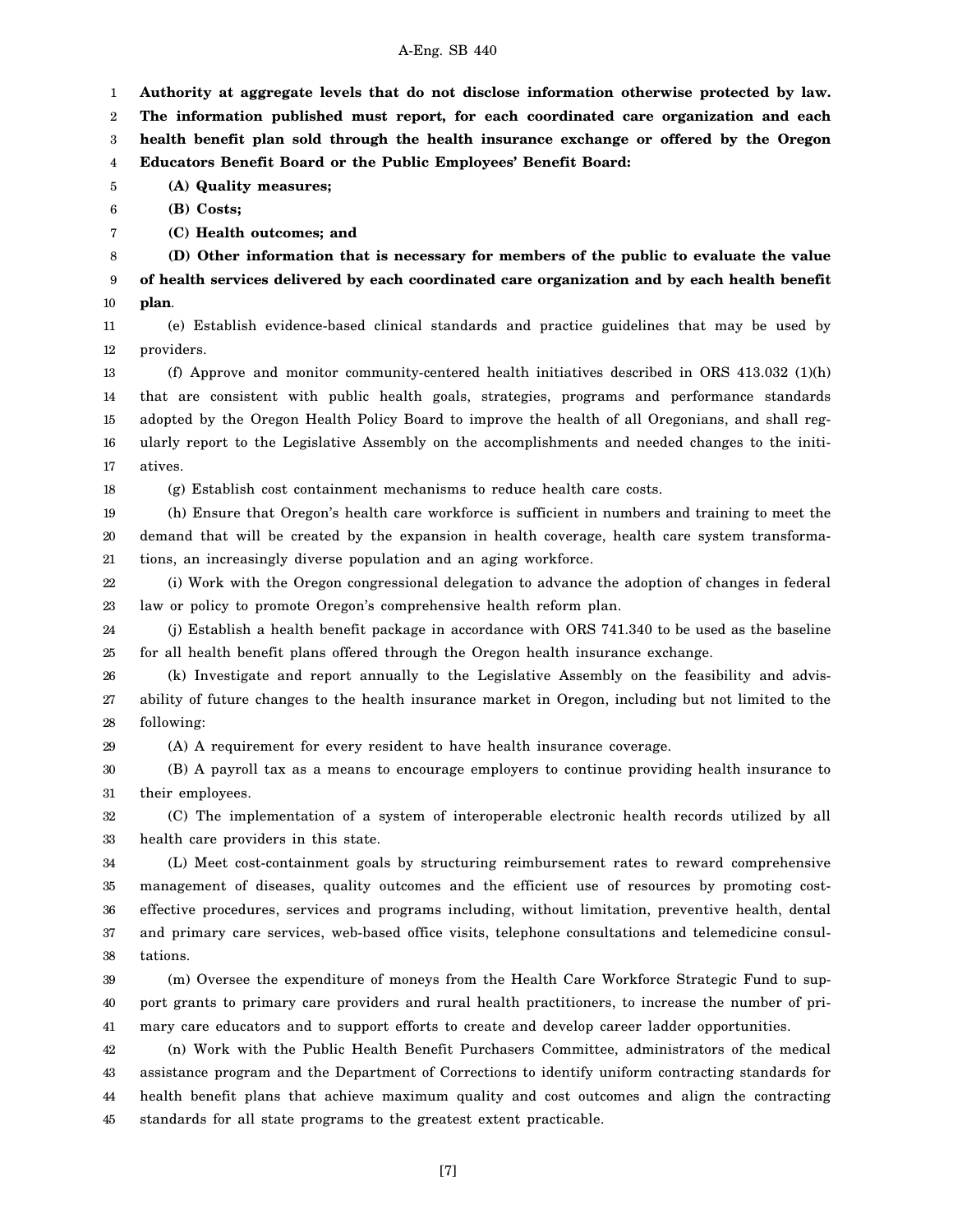1 (2) The Oregon Health Policy Board is authorized to:

2 3 (a) Subject to the approval of the Governor, organize and reorganize the authority as the board considers necessary to properly conduct the work of the authority.

4 5 6 7 8 (b) Submit directly to the Legislative Counsel, no later than October 1 of each even-numbered year, requests for measures necessary to provide statutory authorization to carry out any of the board's duties or to implement any of the board's recommendations. The measures may be filed prior to the beginning of the legislative session in accordance with the rules of the House of Representatives and the Senate.

9 10 11 12 13 (3) If the board or the authority is unable to perform, in whole or in part, any of the duties described in ORS 413.006 to 413.042 and 741.340 without federal approval, the authority is authorized to request, in accordance with ORS 413.072, waivers or other approval necessary to perform those duties. The authority shall implement any portions of those duties not requiring legislative authority or federal approval, to the extent practicable.

14 15 16 (4) The enumeration of duties, functions and powers in this section is not intended to be exclusive nor to limit the duties, functions and powers imposed on the board by ORS 413.006 to 413.042 and 741.340 and by other statutes.

17 18 (5) The board shall consult with the Department of Consumer and Business Services in completing the tasks set forth in subsection  $(1)(j)$  and  $(k)(A)$  of this section.

19 **SECTION 7.** ORS 413.032 is amended to read:

20 413.032. (1) The Oregon Health Authority is established. The authority shall:

21 (a) Carry out policies adopted by the Oregon Health Policy Board;

(A) Review of administrative expenses of health insurers;

22 23 (b) Administer the Oregon Integrated and Coordinated Health Care Delivery System established in ORS 414.620;

24 (c) Administer the Oregon Prescription Drug Program;

25 26 (d) Develop the policies for and the provision of publicly funded medical care and medical assistance in this state;

27 28 (e) Develop the policies for and the provision of mental health treatment and treatment of addictions;

29 (f) Assess, promote and protect the health of the public as specified by state and federal law;

30 31 32 (g) Provide regular reports to the board with respect to the performance of health services contractors serving recipients of medical assistance, including reports of trends in health services and enrollee satisfaction;

33 34 (h) Guide and support, with the authorization of the board, community-centered health initiatives designed to address critical risk factors, especially those that contribute to chronic disease;

35 36 (i) Be the state Medicaid agency for the administration of funds from Titles XIX and XXI of the Social Security Act and administer medical assistance under ORS chapter 414;

37 38 (j) In consultation with the Director of the Department of Consumer and Business Services, periodically review and recommend standards and methodologies to the Legislative Assembly for:

39 40

(B) Approval of rates; and

41 (C) Enforcement of rating rules adopted by the Department of Consumer and Business Services;

42 43 44 45 (k) Structure reimbursement rates for providers that serve recipients of medical assistance to reward comprehensive management of diseases, quality outcomes and the efficient use of resources and to promote cost-effective procedures, services and programs including, without limitation, preventive health, dental and primary care services, web-based office visits, telephone consultations and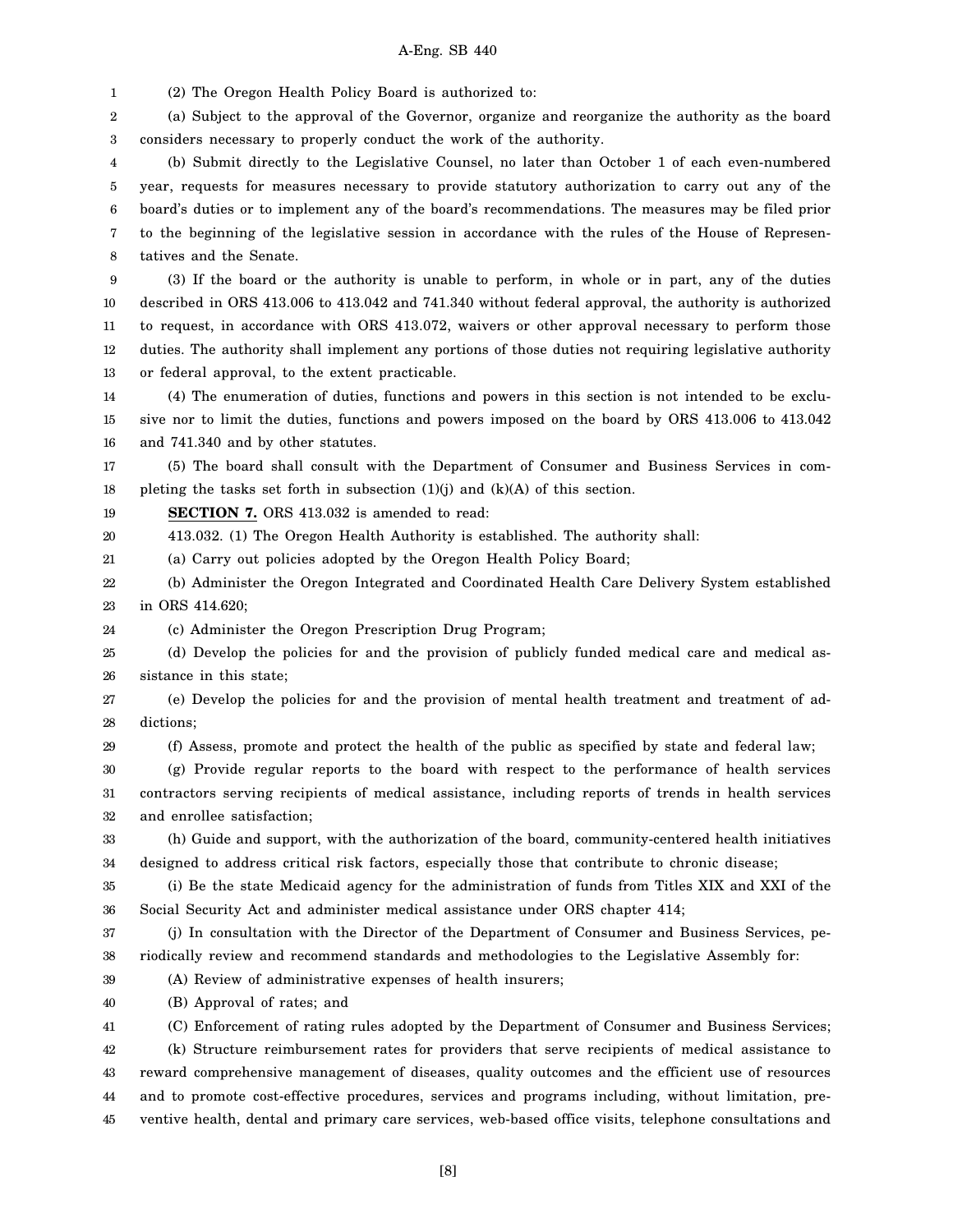1 2 3 4 5 6 7 8 9 10 11 12 13 14 15 16 17 18 19 20 21 22 23 24 25 26 27 28 29 30 31 32 33 34 35 36 37 38 39 40 41 42 43 44 telemedicine consultations; (L) Guide and support community three-share agreements in which an employer, state or local government and an individual all contribute a portion of a premium for a community-centered health initiative or for insurance coverage; (m) Develop, in consultation with the Department of Consumer and Business Services, one or more products designed to provide more affordable options for the small group market; [*and*] (n) Implement policies and programs to expand the skilled, diverse workforce as described in ORS 414.018 (4)**; and (o) Implement a process for collecting the health outcome and quality measure data identified by the Health Plan Quality Metrics Committee and report the data to the Oregon Health Policy Board**. (2) The Oregon Health Authority is authorized to: (a) Create an all-claims, all-payer database to collect health care data and monitor and evaluate health care reform in Oregon and to provide comparative cost and quality information to consumers, providers and purchasers of health care about Oregon's health care systems and health plan networks in order to provide comparative information to consumers. (b) Develop uniform contracting standards for the purchase of health care, including the following: (A) Uniform quality standards and performance measures; (B) Evidence-based guidelines for major chronic disease management and health care services with unexplained variations in frequency or cost; (C) Evidence-based effectiveness guidelines for select new technologies and medical equipment; and (D) A statewide drug formulary that may be used by publicly funded health benefit plans. (3) The enumeration of duties, functions and powers in this section is not intended to be exclusive nor to limit the duties, functions and powers imposed on or vested in the Oregon Health Authority by ORS 413.006 to 413.042 and 741.340 or by other statutes. **SECTION 8.** ORS 413.181 is amended to read: 413.181. (1) The Department of Consumer and Business Services and the Oregon Health Authority may enter into agreements governing the disclosure of information reported to the department by insurers with certificates of authority to transact insurance in this state. (2) The authority may use information disclosed under subsection (1) of this section for the purpose of carrying out ORS **413.032,** 414.625, 414.635, 414.638, 414.645 and 414.651. **SECTION 9.** ORS 414.025 is amended to read: 414.025. As used in this chapter and ORS chapters 411 and 413, unless the context or a specially applicable statutory definition requires otherwise: (1)(a) "Alternative payment methodology" means a payment other than a fee-for-services payment, used by coordinated care organizations as compensation for the provision of integrated and coordinated health care and services. (b) "Alternative payment methodology" includes, but is not limited to: (A) Shared savings arrangements; (B) Bundled payments; and (C) Payments based on episodes. (2) "Category of aid" means assistance provided by the Oregon Supplemental Income Program,

45 aid granted under ORS 412.001 to 412.069 and 418.647 or federal Supplemental Security Income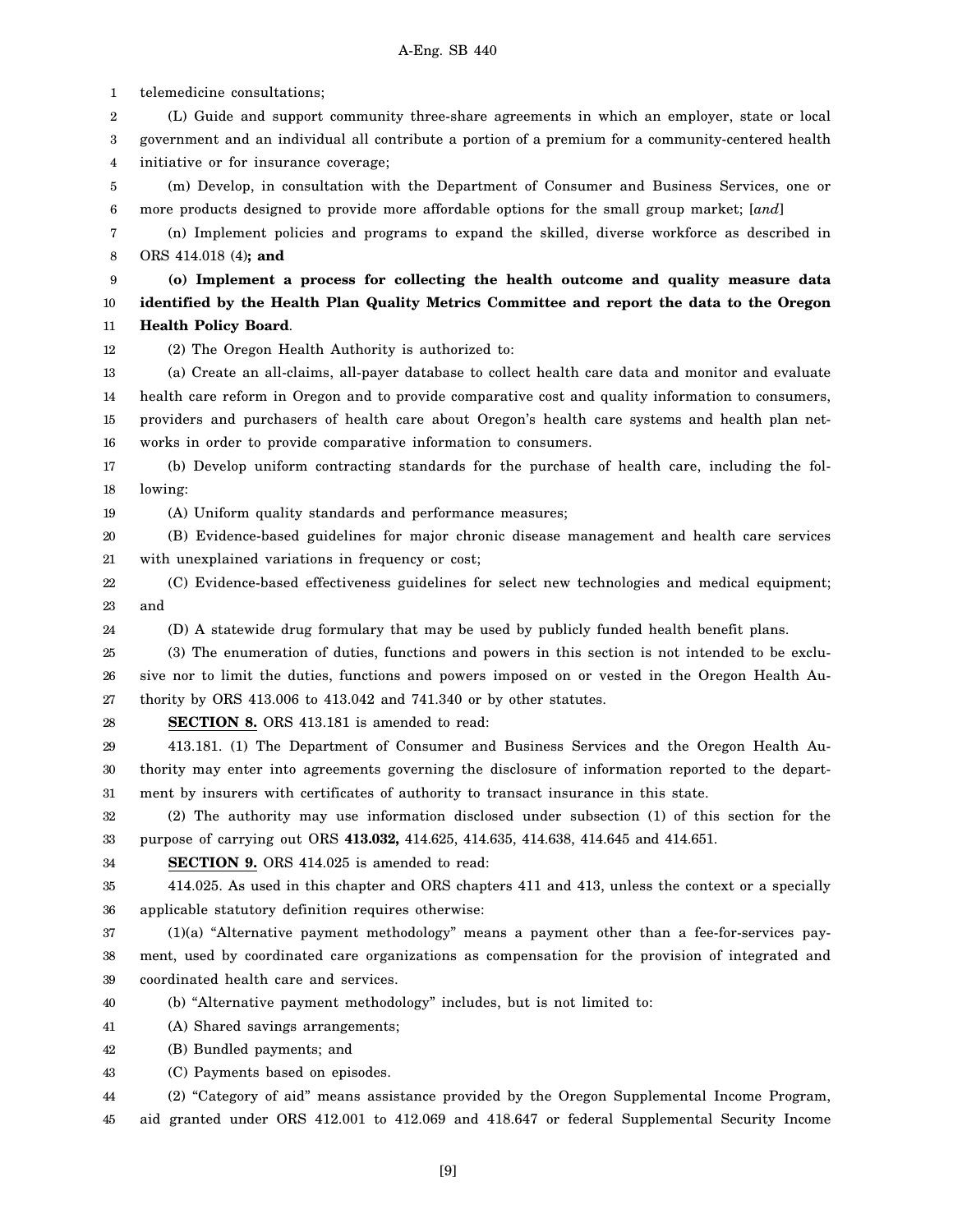1 2 3 4 5 6 7 8 9 10 11 12 13 14 15 16 17 18 19 20 21 22 23 24 25 26 27 28 29 30 31 32 33 34 35 36 37 38 39 40 41 42 43 44 payments. (3) "Community health worker" means an individual who: (a) Has expertise or experience in public health; (b) Works in an urban or rural community, either for pay or as a volunteer in association with a local health care system; (c) To the extent practicable, shares ethnicity, language, socioeconomic status and life experiences with the residents of the community where the worker serves; (d) Assists members of the community to improve their health and increases the capacity of the community to meet the health care needs of its residents and achieve wellness; (e) Provides health education and information that is culturally appropriate to the individuals being served; (f) Assists community residents in receiving the care they need; (g) May give peer counseling and guidance on health behaviors; and (h) May provide direct services such as first aid or blood pressure screening. (4) "Coordinated care organization" means an organization meeting criteria adopted by the Oregon Health Authority under ORS 414.625. (5) "Dually eligible for Medicare and Medicaid" means, with respect to eligibility for enrollment in a coordinated care organization, that an individual is eligible for health services funded by Title XIX of the Social Security Act and is: (a) Eligible for or enrolled in Part A of Title XVIII of the Social Security Act; or (b) Enrolled in Part B of Title XVIII of the Social Security Act. (6) "Global budget" means a total amount established prospectively by the Oregon Health Authority to be paid to a coordinated care organization for the delivery of, management of, access to and quality of the health care delivered to members of the coordinated care organization. (7) "Health services" means at least so much of each of the following as are funded by the Legislative Assembly based upon the prioritized list of health services compiled by the Health Evidence Review Commission under ORS 414.690: (a) Services required by federal law to be included in the state's medical assistance program in order for the program to qualify for federal funds; (b) Services provided by a physician as defined in ORS 677.010, a nurse practitioner certified under ORS 678.375 or other licensed practitioner within the scope of the practitioner's practice as defined by state law, and ambulance services; (c) Prescription drugs; (d) Laboratory and X-ray services; (e) Medical equipment and supplies; (f) Mental health services; (g) Chemical dependency services; (h) Emergency dental services; (i) Nonemergency dental services; (j) Provider services, other than services described in paragraphs (a) to (i), (k), (L) and (m) of this subsection, defined by federal law that may be included in the state's medical assistance program; (k) Emergency hospital services; (L) Outpatient hospital services; and

45 (m) Inpatient hospital services.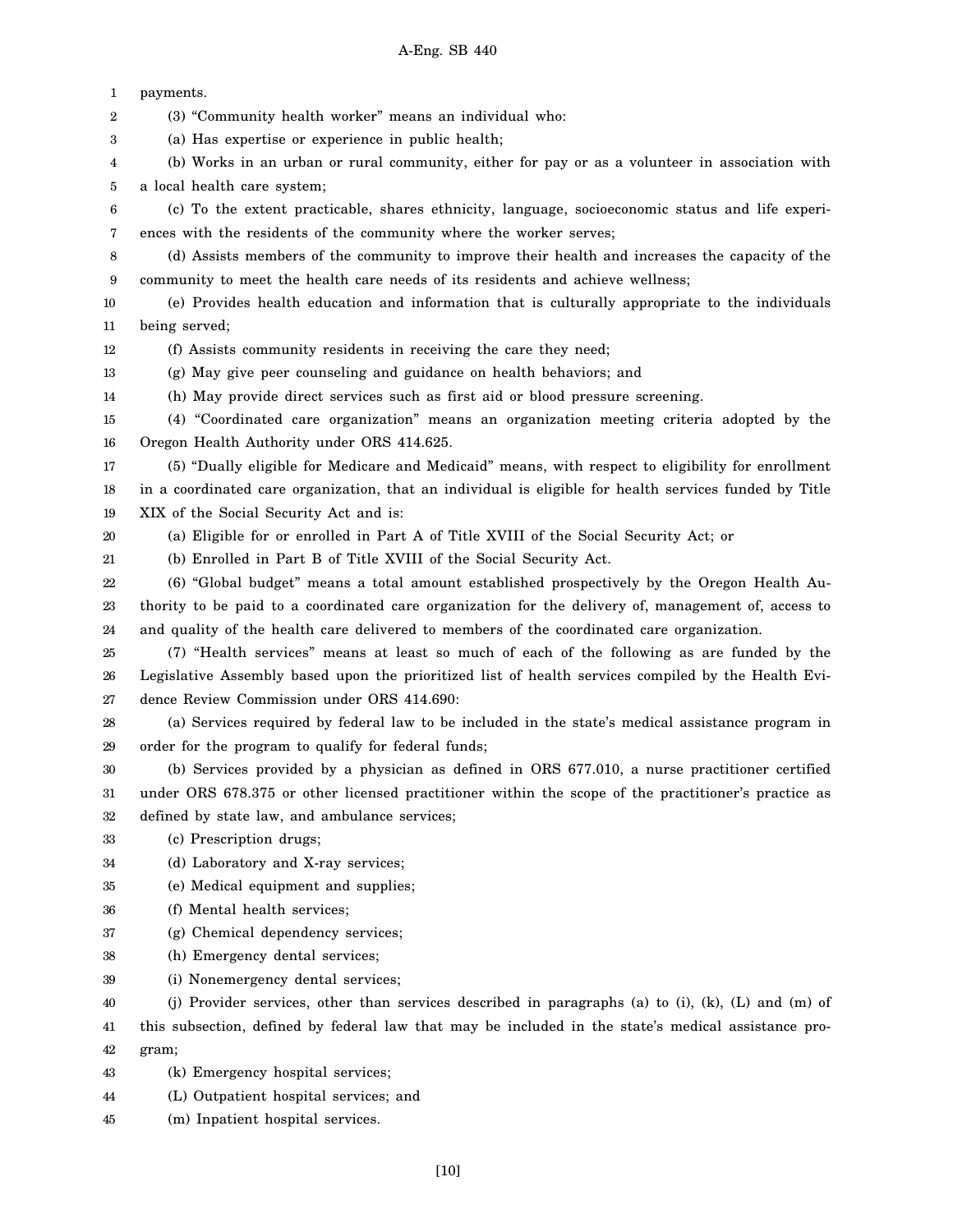1 (8) "Income" has the meaning given that term in ORS 411.704.

2 3 4 5 (9) "Investments and savings" means cash, securities as defined in ORS 59.015, negotiable instruments as defined in ORS 73.0104 and such similar investments or savings as the department or the authority may establish by rule that are available to the applicant or recipient to contribute toward meeting the needs of the applicant or recipient.

6 7 8 9 10 (10) "Medical assistance" means so much of the medical, mental health, preventive, supportive, palliative and remedial care and services as may be prescribed by the authority according to the standards established pursuant to ORS 414.065, including premium assistance and payments made for services provided under an insurance or other contractual arrangement and money paid directly to the recipient for the purchase of health services and for services described in ORS 414.710.

11 12 13 14 15 (11) "Medical assistance" includes any care or services for any individual who is a patient in a medical institution or any care or services for any individual who has attained 65 years of age or is under 22 years of age, and who is a patient in a private or public institution for mental diseases. "Medical assistance" does not include care or services for an inmate in a nonmedical public institution.

16 17 18 (12) "Patient centered primary care home" means a health care team or clinic that is organized in accordance with the standards established by the Oregon Health Authority under ORS 414.655 and that incorporates the following core attributes:

19 (a) Access to care;

20 (b) Accountability to consumers and to the community;

21 (c) Comprehensive whole person care;

22 (d) Continuity of care;

23 (e) Coordination and integration of care; and

24 (f) Person and family centered care.

25 26 27 28 29 30 (13) "Peer wellness specialist" means an individual who is responsible for assessing mental health service and support needs of the individual's peers through community outreach, assisting individuals with access to available services and resources, addressing barriers to services and providing education and information about available resources and mental health issues in order to reduce stigmas and discrimination toward consumers of mental health services and to provide direct services to assist individuals in creating and maintaining recovery, health and wellness.

31 (14) "Person centered care" means care that:

32 (a) Reflects the individual patient's strengths and preferences;

33 34 (b) Reflects the clinical needs of the patient as identified through an individualized assessment; and

35

(c) Is based upon the patient's goals and will assist the patient in achieving the goals.

36 37 38 39 (15) "Personal health navigator" means an individual who provides information, assistance, tools and support to enable a patient to make the best health care decisions in the patient's particular circumstances and in light of the patient's needs, lifestyle, combination of conditions and desired outcomes.

40 41 42 (16) "Quality measure" means the **health outcome and quality** measures and benchmarks identified by the [*authority*] **Health Plan Quality Metrics Committee and the metrics and scoring subcommittee** in accordance with ORS **413.017 (4) and** 414.638.

43 44 45 (17) "Resources" has the meaning given that term in ORS 411.704. For eligibility purposes, "resources" does not include charitable contributions raised by a community to assist with medical expenses.

[11]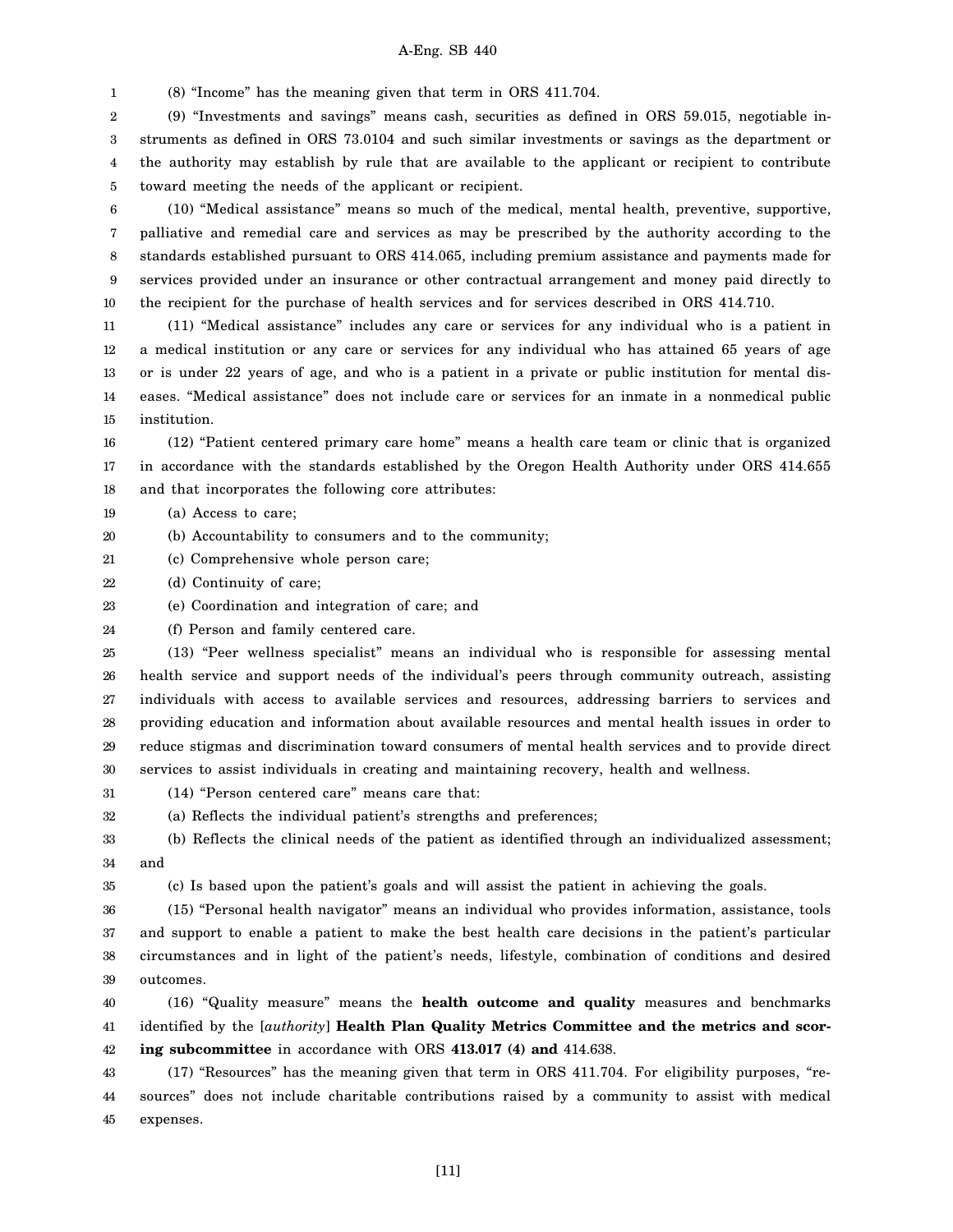1 2 3 4 5 6 7 8 9 10 11 12 13 14 15 16 17 18 19 20 21 22 23 24 25 **SECTION 10.** ORS 414.638 is amended to read: 414.638. (1) There is created **in the Health Plan Quality Metrics Committee,** a nine-member metrics and scoring [*committee*] **subcommittee** appointed by the Director of the Oregon Health Authority. The members of the [*committee*] **subcommittee** serve two-year terms and must include: (a) Three members at large; (b) Three individuals with expertise in health outcomes measures; and (c) Three representatives of coordinated care organizations. (2) The [*committee*] **subcommittee** shall [*use a public process to identify objective outcome and quality measures, including measures of*] **select, from the health** outcome and quality [*for ambulatory care, inpatient care, chemical dependency and mental health treatment, oral health care and all other health*] **measures identified by the Health Plan Quality Metrics Committee, the health outcome and quality measures applicable to** services provided by coordinated care organizations. [*Quality measures adopted by the committee must be consistent with existing state and national quality measures.*] The Oregon Health Authority shall incorporate these measures into coordinated care organization contracts to hold the organizations accountable for performance and customer satisfaction requirements. **The authority shall notify each coordinated care organization of any changes in the measures at least three months before the beginning of the contract period during which the new measures will be in place.** (3) The [*committee must adopt*] **subcommittee shall evaluate the health** outcome and quality measures annually and adjust the measures to reflect: (a) The amount of the global budget for a coordinated care organization; (b) Changes in membership of the organization; (c) The organization's costs for implementing outcome and quality measures; and (d) The community health assessment and the costs of the community health assessment conducted by the organization under ORS 414.627.

26 27 28 (4) The authority shall evaluate on a regular and ongoing basis the outcome and quality measures [*adopted*] **selected** by the [*committee*] **subcommittee** under this section for members in each coordinated care organization and for members statewide.

29 30 31 [*(5) The authority shall utilize available data systems for reporting outcome and quality measures adopted by the committee and take actions to eliminate any redundant reporting or reporting of limited value.*]

32 33 34 [*(6) The authority shall publish the information collected under this section at aggregate levels that do not disclose information otherwise protected by law. The information published must report, by coordinated care organization:*]

35 [*(a) Quality measures;*]

36 [*(b) Costs;*]

37 [*(c) Outcomes; and*]

38 39 40 [*(d) Other information, as specified by the contract between the coordinated care organization and the authority, that is necessary for the authority, members and the public to evaluate the value of health services delivered by a coordinated care organization.*]

41 **SECTION 11.** ORS 414.679 is amended to read:

42 43 44 45 414.679. (1) The Oregon Health Authority shall ensure the appropriate use of member information by coordinated care organizations, including the use of electronic health information and administrative data that is available when and where the data is needed to improve health and health care through a secure, confidential health information exchange.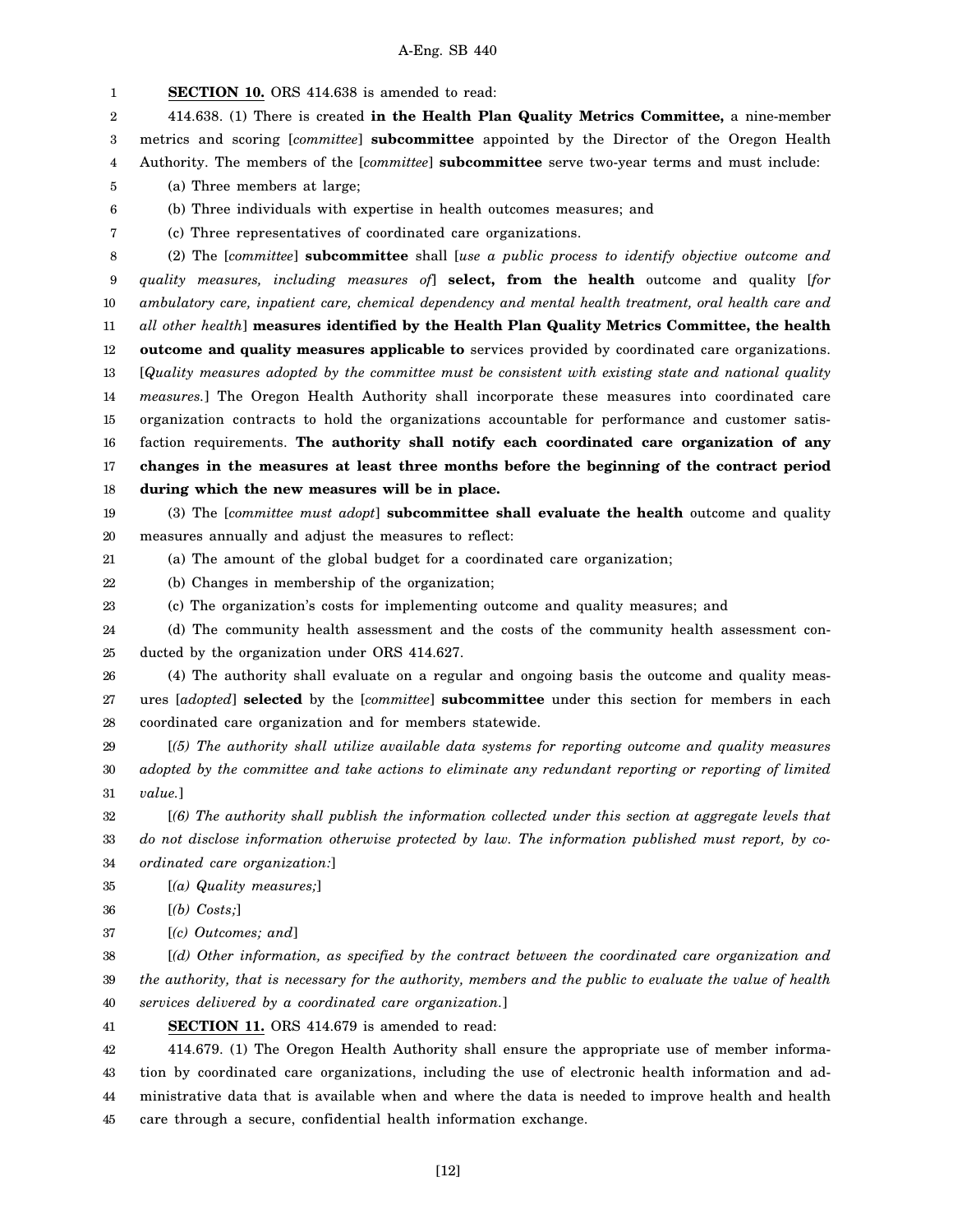1 2 3 4 5 6 7 8 9 (2) A member of a coordinated care organization must have access to the member's personal health information in the manner provided in 45 C.F.R. 164.524 so the member can share the information with others involved in the member's care and make better health care and lifestyle choices. (3) Notwithstanding ORS 179.505, a coordinated care organization, its provider network and programs administered by the Department of Human Services for seniors and persons with disabilities shall use and disclose member information for purposes of service and care delivery, coordination, service planning, transitional services and reimbursement, in order to improve the safety and quality of care, lower the cost of care and improve the health and well-being of the organization's members.

10 11 12 13 14 15 16 17 (4) A coordinated care organization and its provider network shall use and disclose sensitive diagnosis information including HIV and other health and mental health diagnoses, within the coordinated care organization for the purpose of providing whole-person care. Individually identifiable health information must be treated as confidential and privileged information subject to ORS 192.553 to 192.581 and applicable federal privacy requirements. Redisclosure of individually identifiable information outside of the coordinated care organization and the organization's providers for purposes unrelated to this section or the requirements of ORS **413.032,** 414.625, 414.632, 414.635, 414.638, 414.653 or 414.655 remains subject to any applicable federal or state privacy requirements.

18 19 20 (5) This section does not prohibit the disclosure of information between a coordinated care organization and the organization's provider network, and the Oregon Health Authority and the Department of Human Services for the purpose of administering the laws of Oregon.

21 22 23 24 (6) The Health Information Technology Oversight Council shall develop readily available informational materials that can be used by coordinated care organizations and providers to inform all participants in the health care workforce about the appropriate uses and limitations on disclosure of electronic health records, including need-based access and privacy mandates.

25

**SECTION 12.** ORS 417.721 is amended to read:

26 27 28 29 417.721. The Oregon Health Authority**, the Health Plan Quality Metrics Committee** and the Early Learning Council shall work collaboratively with coordinated care organizations to develop performance metrics for prenatal care, delivery and infant care that align with early learning outcomes.

30 31 **SECTION 13.** Section 1, chapter 608, Oregon Laws 2013, as amended by section 6, chapter 16, Oregon Laws 2015, is amended to read:

32 **Sec. 1.** (1) As used in this section:

33 (a) "Coordinated care organization" has the meaning given that term in ORS 414.025.

34 35 (b) "Hospital" means a hospital that is subject to the assessment imposed under section 2, chapter 736, Oregon Laws 2003.

36 37 (c) "Metrics and scoring [*committee*] **subcommittee**" means the [*committee*] **subcommittee** created in ORS 414.638.

38 39 40 (2) In consultation with the President of the Senate and the Speaker of the House of Representatives, the Director of the Oregon Health Authority shall appoint a hospital performance metrics advisory committee consisting of nine members, including:

41 (a) Four members who represent hospitals;

42 (b) Three members who have expertise in measuring health outcomes; and

43 (c) Two members who represent coordinated care organizations.

44 45 (3) The hospital performance metrics advisory committee shall recommend three to five performance standards that are consistent with state and national quality standards.